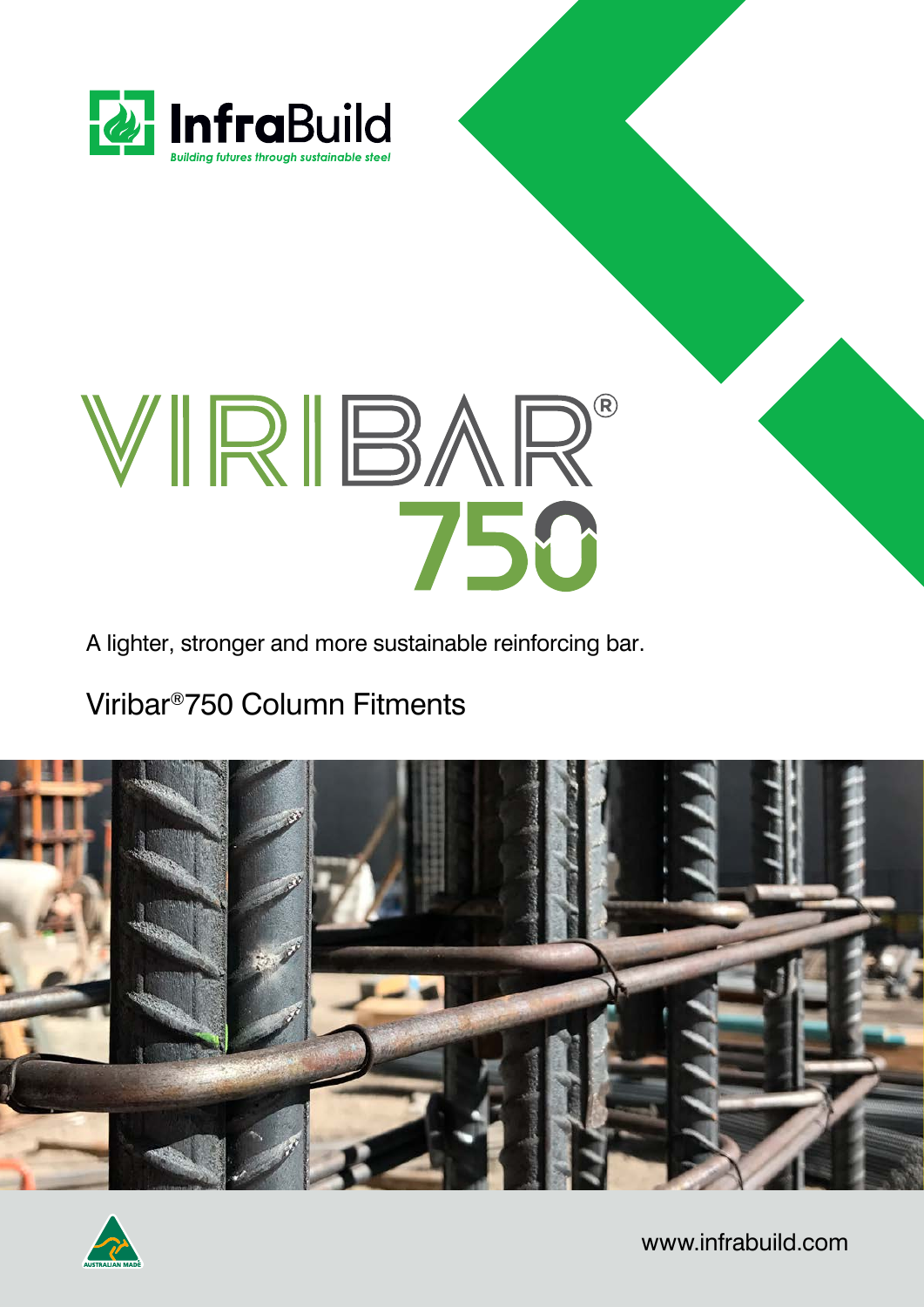InfraBuild InfraBuild



3

 $\overline{4}$ 

## **Contents**

| Introduction                               |  |
|--------------------------------------------|--|
| What is Viribar <sup>®</sup> 750?          |  |
| Grade and ductility                        |  |
| The Viribar®750 Range                      |  |
| Identifying Viribar <sup>®</sup> 750       |  |
| Test Certificates                          |  |
| Why use Viribar <sup>®</sup> 750?          |  |
| Directly substitutable                     |  |
| More sustainable                           |  |
| 33% less mass                              |  |
| Less raw material and energy to produce    |  |
| Reduce, Reuse, Recycle                     |  |
| Recognised by the GBCA and ISCA            |  |
| Lower transport, handling and fixing costs |  |
| Reduced safety risk                        |  |

6

- Improved sustainability credentials
- Lower transport, handling and fixing costs
- Reduced safety risk

#### How to specify Viribar ®750

8

For more information visit **www.viribar.com.au**



## **VIRIBAR®**<br>750



**Developed by InfraBuild,** Viribar ®750 is a new range of high-strength reinforcing steels with normal ductility for column fitments. Key benefits include:

With 33% less mass than 500N Standard fitments, it is more sustainable, delivers savings in fixing costs and reduces transport and cranage costs. The reduced mass of Viribar ®750 also results in lighter manual handling with fewer back injuries and other on-site risks. Produced in Equivalent Force Capacity diameters to make the direct substitution of Viribar ®750 fitments for 500N fitments easy with no redesign requirements, it conforms to Australian Standards and is compliant to the National Construction Code (NCC) because it conforms to the Building Code of Australia (BCA).

Using less raw material and energy in production, Viribar ®750 is more sustainable than standard 500 MPa fitments and is recognised by Australia's peak sustainability bodies for construction: the Green Building Council of Australia (GBCA) and the Infrastructure Sustainability Council of Australia (ISCA). The use of Viribar ®750 has the potential to significantly improve the sustainability credentials of construction projects.

#### *Note:*

*At time of publication (September 2021) Viribar®750 is only available in Sydney. Please contact your local branch for the latest availability information.*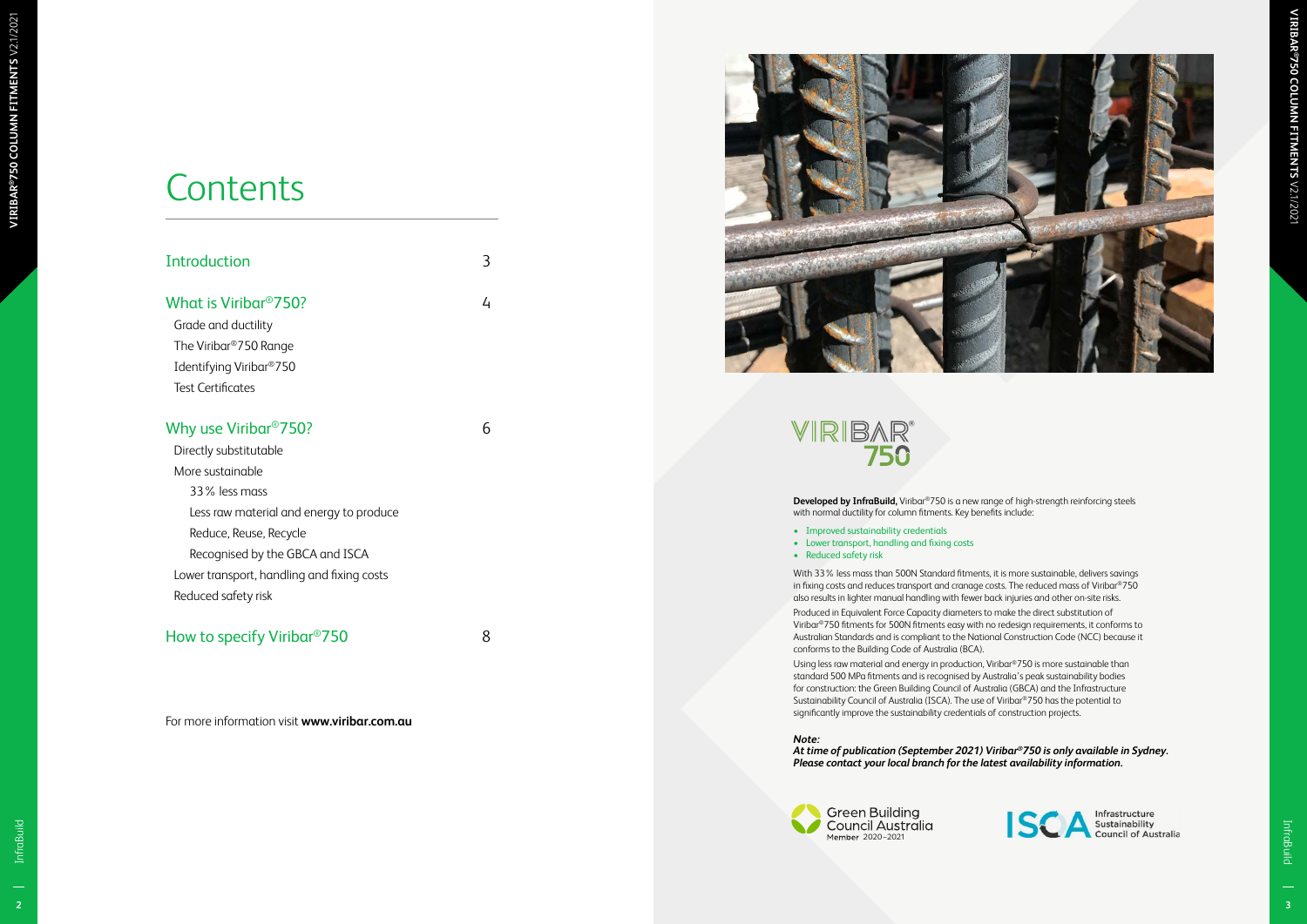**4**



- Viribar®750 comes in equivalent force capacity diameters that allow it to be directly substitutable for standard 500N fitments
- It conforms to:
- AS/NZS 4671: 2019
- AS 3600: 2018

#### Key features

– the Building Code of Australia and hence the National Construction Code

• It is readily identifiable by a rolled-in mark showing the bar to be 750N material.

#### Grade and ductility

Figure 1 (below), from a typical length of Viribar ®750, demonstrates the exceptional stress/strain properties of Viribar ®750 compared with conventional 500 MPa reinforcing steels. The graph shows that Viribar ®750 comfortably meets the requirements of the Australian Standard AS/NZS 4671 750 MPa, Ductility Class N reinforcing bar.

In the sample tested, the yield strength of around 800 MPa is above the required minimum 750 MPa point and with the strain in this sample around the 9–10% mark, it confirms that Viribar ®750 comfortably exceeds the 4% mark requirement of the Australian Standard.

#### The Viribar ®750 range

Viribar ®750 is available in diameters that have the Equivalent Force Capacity to standard 500 MPa bars, making the designer's job easy. For example:

- The standard N10 500 MPa (10 mm diameter) bar has a force capacity of 39.3 kN. The equivalent Viribar ®750 is 8.2mm diameter, giving it exactly the same force capacity of 39.3 kN
- For a column fitment, an N10 can be directly substituted with an 8.2mm Viribar ®750, designated V8.2

Similarly, there are Equivalent Force Capacity diameter Viribar ®750s for N12 and N16 500 MPa steels, specifically a V9.8 and V13.

The Substitution Table (Table 1, opposite) can be used by designers to specify the Viribar ®750 product to replace the standard 500 MPa fitment.

*Note: At time of publication (September 2021) Viribar®750 is only available in Sydney. Please contact your local branch for the latest availability information.*

#### Identifying Viribar ®750

Viribar ®750 products are readily identified by the rolled-in mark indicating the bar is 750N material.

The bar markings, shown in Figure 2, are designated in the following format – Grade (MPa) / Ductility Class (N) / Diameter (mm). The letters 'LSA' (Liberty Steel Australia) are the mill mark.

#### Test Certificates

The Viribar ®750 fitments meet all the requirements of AS/NZS 4671: 2019 *Steel for the reinforcement of concrete*. Samples of the product have been independently tested by the University of New South Wales and MTS to confirm the conformance of Viribar ®750 material to AS/NZS 4671: 2019.

Designs that conform to AS 3600: 2018 are deemed-tosatisfy the requirements of the Building Code of Australia, which is part of the National Construction Code.

Viribar ®750 meets all the requirements of:

- AS/NZS 4671: 2019 *Steel for the reinforcement of concrete,* including:
- Strength
- Ductility
- Chemical composition (weldability)
- A Certificate of Conformity
- AS 3600: 2018 Clause 10.7.3.3, which allows fitments to be up to 800 MPa in strength provided they meet the requirements of AS/NZS 4671
- National Construction Code and Building Code of Australia deemed-to-satisfy – Designs that conform to AS 3600: 2018 are deemedto-satisfy the requirements of the Building Code of

Australia, which is part of the National Construction Code .

**Figure 1. Stress/strain properties of Viribar ®750 compared with conventional 500 MPa reinforcing steels**

#### **Table 1. Substitution Table**

**Figure 2. Typical rolled-in bar markings**

**Figure 3. Conformance Certificate**

|                                                | <b>Equivalent Diameters (mm)</b>                       |                                                |                                                                           |
|------------------------------------------------|--------------------------------------------------------|------------------------------------------------|---------------------------------------------------------------------------|
| <b>Standard</b><br>$f_{\text{sy.f}}$ = 500 MPa | Viribar <sup>®</sup> 750<br>$f_{\text{svf}}$ = 750 MPa | Viribar <sup>®</sup> 750<br><b>Designation</b> | <b>Minimum Capacity</b><br>(kN) $A_{\text{b-fit}} \times f_{\text{sv.f}}$ |
| 10                                             | 8.2                                                    | V8.2                                           | 39.3                                                                      |
| 12                                             | 9.8                                                    | V9.8                                           | 56.5                                                                      |
| 16                                             | 13.1                                                   | V13                                            | 100.5                                                                     |



|                           | 1/06/2021<br><b>DATE:</b>    |                          |                      |                                                             |                    |                                    |
|---------------------------|------------------------------|--------------------------|----------------------|-------------------------------------------------------------|--------------------|------------------------------------|
| <b>CUSTOMER</b>           |                              |                          |                      |                                                             | <b>SUPPLIER</b>    |                                    |
|                           |                              |                          |                      |                                                             | <b>IBCS</b>        |                                    |
|                           |                              |                          |                      |                                                             | 33 SHADDOCK AVENUE |                                    |
|                           |                              |                          |                      |                                                             | VILLAWOOD NSW 2163 |                                    |
|                           |                              |                          |                      |                                                             |                    |                                    |
|                           | <b>GRADE: 750N</b>           |                          |                      |                                                             |                    |                                    |
|                           | DIAMETER (mm): 9.8           |                          |                      |                                                             |                    |                                    |
|                           |                              | MILL MARKS: 750N 9.8 LSA |                      |                                                             |                    |                                    |
|                           |                              | <b>FORM: DECOILED</b>    |                      |                                                             |                    |                                    |
|                           |                              |                          |                      |                                                             |                    |                                    |
|                           |                              | CEV (%): < 0.49*         | * - Maximum          |                                                             |                    |                                    |
|                           | <b>MECHANICAL PROPERTIES</b> |                          |                      |                                                             |                    |                                    |
|                           | <b>YIELD STRESS (MPa)</b>    |                          |                      | <b>LTO</b><br><b>RATIO</b>                                  |                    |                                    |
| <b>MEAN</b>               | $R_{\text{old}}$             | $R_{ck,U}$               | <b>MEAN</b>          | $(R_m/R_c)_{k,l}$                                           | <b>MEAN</b>        | $A_{gt}$ (%)<br>$A_{\text{stk.L}}$ |
| 802                       | 762                          | 842                      | 1.07                 | 1.05                                                        | 7.0                | 5.9                                |
| SPECIFICATION*            | >750                         | < 900                    |                      | >1.04                                                       |                    | >4                                 |
|                           |                              |                          |                      |                                                             |                    |                                    |
|                           | No. TESTS: 166               |                          | sn                   |                                                             |                    |                                    |
|                           |                              | START: 22/03/2019        | 40                   |                                                             |                    |                                    |
| <b>TEST DATE</b>          | <b>FINISH:</b>               | 1/06/2021                | 30<br>$\mathfrak{m}$ |                                                             |                    |                                    |
|                           |                              |                          | 10                   |                                                             |                    |                                    |
| ** - To AS/NZS 4671: 2019 |                              |                          | ò                    | 750 760 770 780 790 800 810 820 830 840 850 860 870 880 890 |                    |                                    |

## What is Viribar ®750?

**Viribar ®750 is InfraBuild's new grade of high-strength reinforcing steel with normal ductility, weldable and developed for column fitments.**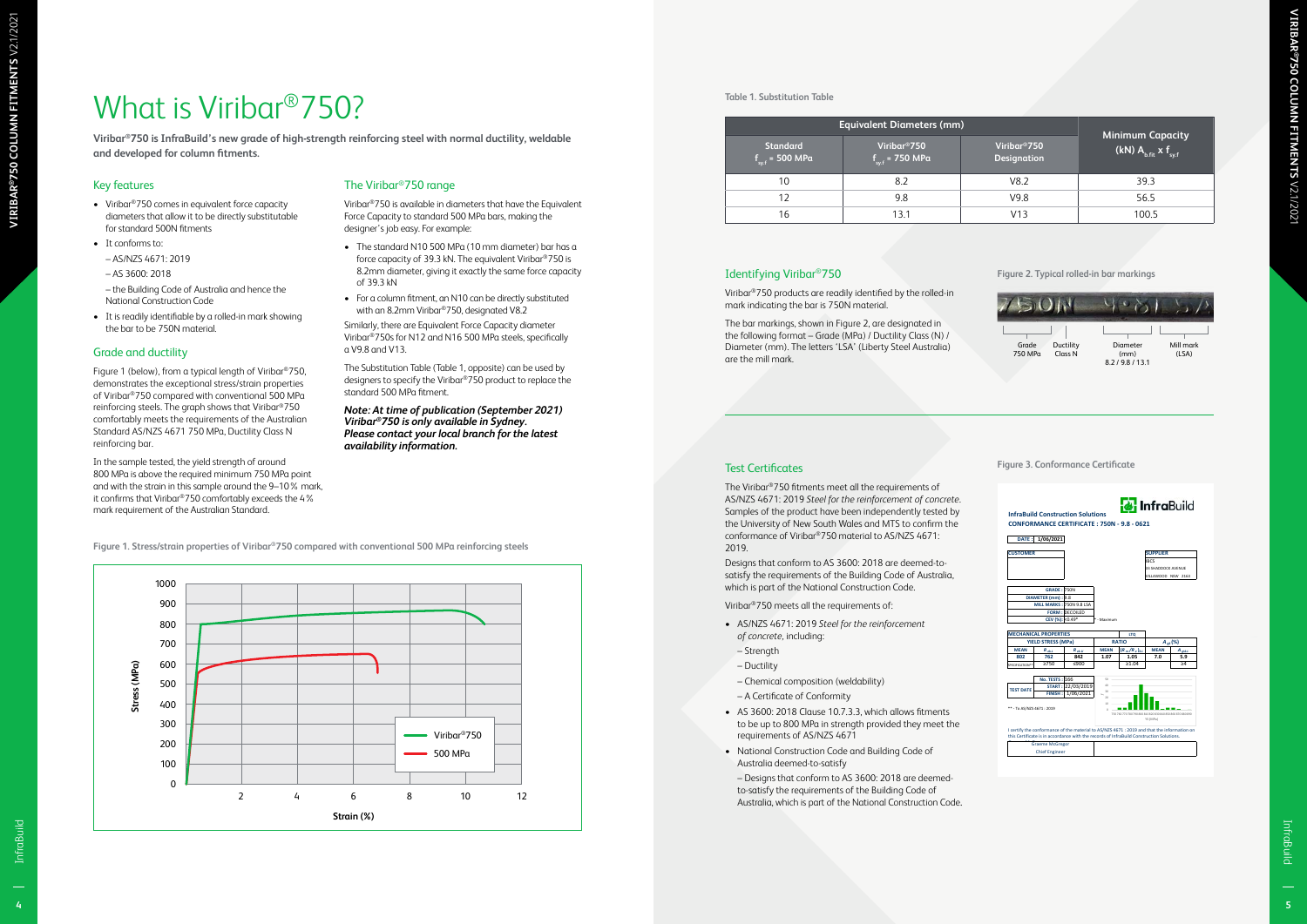**®750 COLUMN FITMENTS** V2.1/2021

## Why use Viribar<sup>®</sup>750?

#### Directly substitutable

As Viribar®750 is directly substitutable for 500N Standard Fitments, a standard 500N fitment can be substituted with the equivalent Viribar®750 fitment without re-engineering, incurring no redesign costs.

#### More sustainable

Viribar®750 has 33% less mass than its equivalent 500 MPa fitment, so specifying Viribar®750 means specifying a more sustainable option.

#### Less raw material and energy to produce

Because Viribar®750 uses less raw material and energy to produce, it is more sustainable than the alternative 500N Standard Fitments. This reduction in raw material and energy use in production leads to a potential embodied energy and greenhouse warming saving of approximately 33%.

Table 2 (below) shows that the stronger Viribar®750 fitments are 33% lighter than equivalent 500 MPa standard fitments.

#### **Table 2. Mass savings using Viribar®750 vs equivalent 500 MPa fitments**

**Figure 4. The Waste Hierarchy**

|             | Viribar <sup>®</sup> 750<br>500 MPa |                    |             | <b>Mass Saving</b><br>(kg/m) | <b>Saving</b><br>$(\%)$ |
|-------------|-------------------------------------|--------------------|-------------|------------------------------|-------------------------|
| Designation | Mass (kg/m)                         | <b>Designation</b> | Mass (kg/m) |                              |                         |
| V8.2        | 0.43                                | N <sub>10</sub>    | 0.64        | 0.21                         | 33                      |
| V9.8        | 0.62                                | N <sub>12</sub>    | 0.93        | 0.31                         | 33                      |
| V13         | 1.10                                | N <sub>16</sub>    | 1.65        | 0.55                         | 33                      |

#### Reduce, Reuse, Recycle

For more information visit **[www.gbca.org.au/faqs.](https://www.gbca.org.au/faqs.asp?action=details&faqId=112) [asp?action=details&faqId=112](https://www.gbca.org.au/faqs.asp?action=details&faqId=112)** or **[www.isca.org.au/](https://www.isca.org.au/is_ratings) is ratings** or email: [sustainability@infrabuild.com](mailto:sustainability%40infrabuild.com?subject=)

Specifying Viribar®750 fitments delivers even greater sustainability outcomes than simply specifying steel. It is widely recognised that specifying a steel product improves sustainability in construction as it is considered the most recycled building material in the world.

The Waste Hierarchy (Figure 4), a fundamental guide to managing our diminishing resources, demonstrates the 33% reduction in mass provided by specifying Viribar®750 fitments is even more valuable for sustainability than is recyclability.

#### Recognised by the GBCA and ISCA

Australia's peak sustainability bodies for construction – the Green Building Council of Australia (GBCA) and the Infrastructure Sustainability Council of Australia (ISCA) – both recognise the role played by 'Reduce'as the highest tier of the Waste Hierarchy. The GBCA's Green Star rating tool and ISCA's Infrastructure Sustainability (IS) tool both reward a reduction in material consumption<sup>1</sup>. .



The GBCA also offers an automatic additional point under its Innovation Credit 30A for using only Viribar®750 fitments on a reinforced concrete project, subject to meeting eligibility criteria.

Innovation points may also be available for the IS tool as a result of the innovative method by which the Viribar®750 is produced. InfraBuild has successfully lodged patents for Viribar®750 production in 12 counties and regions around the world, four of which have already been granted in Australia, New Zealand, Singapore and China, confirming Viribar®750 is a world-first, a key criterion in the IS tool's Innovation Credit.

#### Lower transport, handling and fixing costs

The weight savings shown in Table 2 deliver potential savings for activities that are costed based on weight.

- Lower transport and handling costs: up to 50% more fitments that can be transported and craned onto a site in each load, leading to significant savings in transport and handling costs
- Reduced site storage requirements: the physical on-site storage space taken up by Viribar®750 fitments is significantly smaller than 500N Standard Fitments
- Lower fixing costs: where steel fixing is charged by the tonne, the 33% weight saving over 500N standard fitments results in considerable savings in fixing costs.

#### Transport and cranage energy savings

The lighter product offers opportunities for more energy savings from transport and cranage. Fifty per cent more fitments can be transported and craned onto a site in each load.

#### Reduced safety risk

The reduced mass of Viribar®750 results in lighter manual handling with fewer back injuries and other on-site risks.

**Improved sustainability credentials**

#### **The Benefits of Being 33% Lighter:**











**Cost effective**

**Lower transport and handling and fixing costs**



**Reduced safety risk**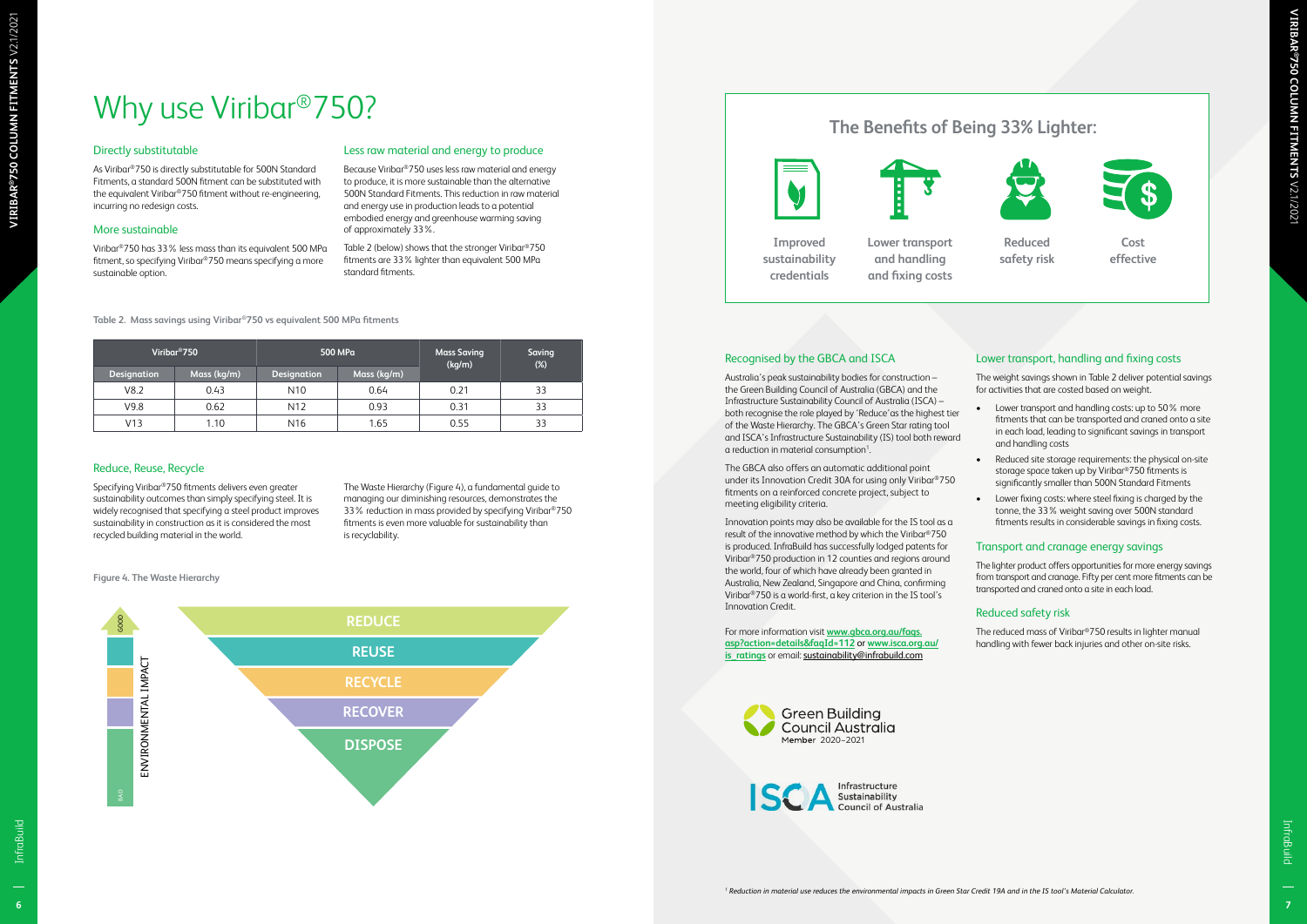

#### For more information – www.viribar.com.au

#### Reinforcement:

| How to specify Viribar <sup>®</sup> 750                                                                                               |                                                                 | For more information - www.viribar.com.au                                                                                               |
|---------------------------------------------------------------------------------------------------------------------------------------|-----------------------------------------------------------------|-----------------------------------------------------------------------------------------------------------------------------------------|
| Specifying Viribar®750 requires two simple steps:                                                                                     |                                                                 | InfraBuild has published a Viribar®750 Technical Note, which<br>can be downloaded from the InfraBuild website:                          |
| 1. Add the following note to the General Notes Drawing:                                                                               |                                                                 | https://www.infrabuild.com/en-au/products-services/<br>landing-pages/viribar750-high-strength-steel-fitments/                           |
| Reinforcement:                                                                                                                        |                                                                 |                                                                                                                                         |
| Material is indicated by the following symbols:                                                                                       |                                                                 |                                                                                                                                         |
| Deformed Bar Grade 500 MPa (Normal Ductility)<br>N.                                                                                   |                                                                 | <b>M</b> InfraBuild<br>Reinforcing                                                                                                      |
| Plain Round Bar 250 MPa                                                                                                               |                                                                 | <b>Technical Note</b><br><b>VIRIBAR</b><br>750<br>Viribar <sup>®</sup> 750 Column Fitments                                              |
| Viribar <sup>®</sup> 750 Plain Round Bar Grade 750 MPa Normal Ductility                                                               |                                                                 | iribar®750, a stronger steel and therefore lighter for the same desi<br>spacity compared with 500 MPa fitments, provides a more sustain |
| W Plain Wire Grade 450 MPa                                                                                                            |                                                                 | Lg.<br>andling costs, and a safer prod                                                                                                  |
| SL Square Fabric Grade 500 MPa                                                                                                        |                                                                 |                                                                                                                                         |
| RL Rectangular Fabric Grade 500 MPa                                                                                                   |                                                                 |                                                                                                                                         |
|                                                                                                                                       |                                                                 |                                                                                                                                         |
| <b>Diameter of</b><br>500 MPa Fitment                                                                                                 | <b>Alternative Viribar<sup>®</sup>750</b><br><b>MPa Fitment</b> | s per the details o<br>his publication.                                                                                                 |
| N10                                                                                                                                   | V8.2                                                            |                                                                                                                                         |
| N12                                                                                                                                   | V9.8                                                            |                                                                                                                                         |
|                                                                                                                                       | V13                                                             | To lodge an enquiry, visit the Viribar <sup>®</sup> 750 enquiries page.                                                                 |
| N <sub>16</sub>                                                                                                                       |                                                                 |                                                                                                                                         |
| Viribar®750 plain round fitments may be used as an alternative to 500 MPa fitments in accordance with the table above.                |                                                                 |                                                                                                                                         |
|                                                                                                                                       |                                                                 |                                                                                                                                         |
| Endorsement                                                                                                                           |                                                                 |                                                                                                                                         |
|                                                                                                                                       |                                                                 |                                                                                                                                         |
| The technical aspects of this publication have been reviewed by<br>Professor Stephen Foster of UNSW Sydney. Professor Foster confirms |                                                                 |                                                                                                                                         |
|                                                                                                                                       |                                                                 |                                                                                                                                         |
| the Viribar®750 range fitments meet the requirements of Clauses<br>10.7.2 to 10.7.4 and Clause 15.5.4 of AS3600-2018 for substitution |                                                                 |                                                                                                                                         |
| for 500N fitments in high-strength concrete columns as per the details                                                                |                                                                 |                                                                                                                                         |
| of this publication.                                                                                                                  |                                                                 |                                                                                                                                         |
|                                                                                                                                       |                                                                 |                                                                                                                                         |
|                                                                                                                                       |                                                                 |                                                                                                                                         |

- N Deformed Bar Grade 500 MPa (Normal Ductility)
- R Plain Round Bar 250 MPa
- V Viribar®750 Plain Round Bar Grade 750 MPa Normal Ductility
- W Plain Wire Grade 450 MPa
- SL Square Fabric Grade 500 MPa
- RL Rectangular Fabric Grade 500 MPa
- 2. Add the following table below the Column Schedule on the column drawing:

#### Endorsement





## How to specify Viribar®750

#### **[To lodge an enquiry, visit the Viribar®750 enquiries page.](http://www.infrabuild.com/en-au/resource-centre/forms/viribar-enquiries/)**